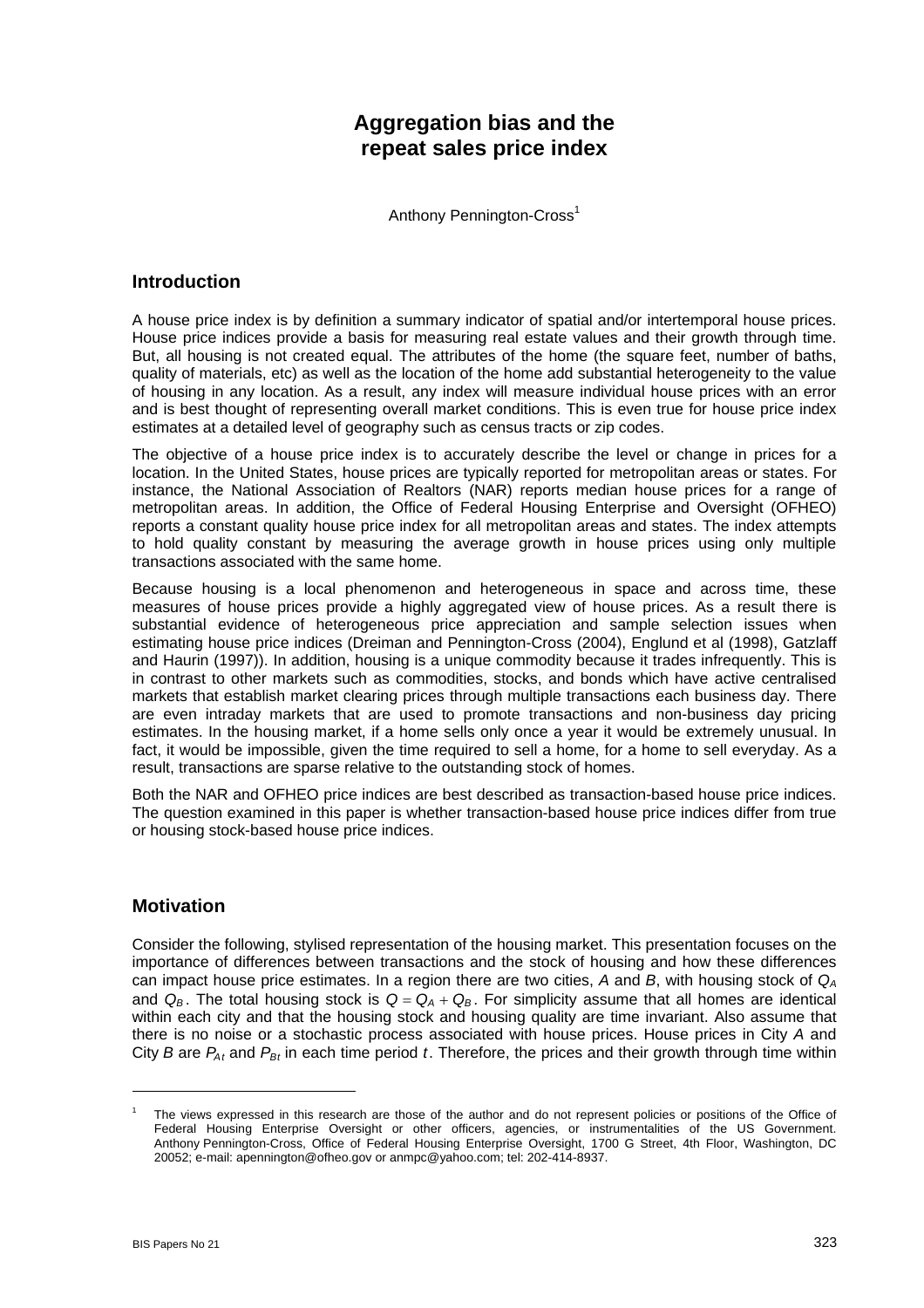each city is the same for all houses. The only difference between the two cities is how much housing stock is in each city, the price of housing in each city, and the appreciation rate of house prices through time. The region's average or true house price is defined as:

$$
P_t = (Q_A/Q) \times P_{At} + (Q_B/Q) \times P_{Bt} \tag{1}
$$

Each city's price is weighted by the city share of the housing stock. The change in house prices over time can also be expressed as:

$$
\Delta P_t = (Q_A/Q) \times \Delta P_{At} + (Q_B/Q) \times \Delta P_{Bt} \tag{2}
$$

Note again that each city's price is weighted by the city share of the housing stock. ∆*P<sub>t</sub>* can be viewed as an index.<sup>2</sup> In contrast, for an index based only on observed transactions, ∆*P<sub>Tt</sub>*, a different weighting scheme applies. A transaction-based index can be represented as:

$$
\Delta P_{Tt} = (Q_{TAt}/Q_{Tt}) \times \Delta P_{At} + (Q_{TBt}/Q_{Tt}) \times \Delta P_{Bt},
$$
\n(3)

where  $Q_{TAt}$  is the total quantity of city *A*'s housing stock that transacted,  $Q_{TBt}$  is the total quantity of city *B*'s housing stock that transacted,  $Q_{\tau t}$  is the total amount of housing stock transacted and is defined as *QTAt* + *QTBt* , and ∆*PTt* is the transaction-based index. The transaction quantities are bounded by zero and the quantity of available housing stock. Therefore,  $Q_{TA}$  <  $Q_A$ ,  $Q_{TB}$  <  $Q_B$ , and  $Q_{\tau t}$  < *Q*. In contrast to the quantity of housing, which is held constant by assumption, the quantity of housing that transacts can also vary through time. The observed transactions, or prices, are not weighted by the share of the housing stock they represent, but instead by the share of total transactions. As a result, under certain conditions the transaction-based index can be the same or deviate from the true index.

$$
(Q_A/Q) = (Q_{TAt}/Q_{Tt}) \text{ and } (Q_B/Q) = (Q_{TBt}/Q_{Tt}) \Rightarrow \Delta P_{Tt} = \Delta P_t,
$$
  

$$
\Delta P_{At} = \Delta P_{Bt} \Rightarrow \Delta P_{Tt} = \Delta P_t
$$
 (4)

For example, if the propensity to transact equals the fraction of the housing stock in each city then the transaction and true index will be the same. In addition, if prices increase at the same rate in both city *A* and city *B*, regardless of the propensity to transact, then the transaction and true indices will be identical.

But, when city prices increase at different rates and the propensity to transact differs then the transaction index will diverge from the actual index. Assume that homeowners are more likely to sell their homes when prices are increasing. For example, if prices are increasing faster in city *A* than city *B* and the propensity to transact is also higher in city *A* then the true and transaction-based indices will deviate.

If 
$$
\Delta P_{At} > \Delta P_{Bt}
$$
 and  $(Q_{TAt}/Q_{Tt}) > (Q_{TBt}/Q_{Tt}) \Rightarrow \Delta P_{Tt} > \Delta P_t$  (5)

In this scenario, using the transaction index, the price index will be estimated to be increasing at an artificially high rate. This is the source of the systematic bias in the transaction-based index. The opposite bias would be found if transactions are less likely to occur in higher appreciating locations. Supporting the first hypothesis, Genesove and Mayer (2001) found some evidence that homeowners do not like to sell their homes for a loss and are therefore less likely to transact when prices are down and more likely to transact when prices are up. This indicates that locations with robust housing markets may receive too much weight leading to a systematic upward bias in the transaction-based index. In contrast, Redfearn (2003) has found that transaction rates are sometimes positively and sometimes negatively correlated with house price movements in Sweden.

<sup>2</sup> As explained in the following sections, the index does not provide any information on the level of house price. Instead, for all locations, the index is normalised to one or 100 in the initial period and the growth rates derived from the resulting index.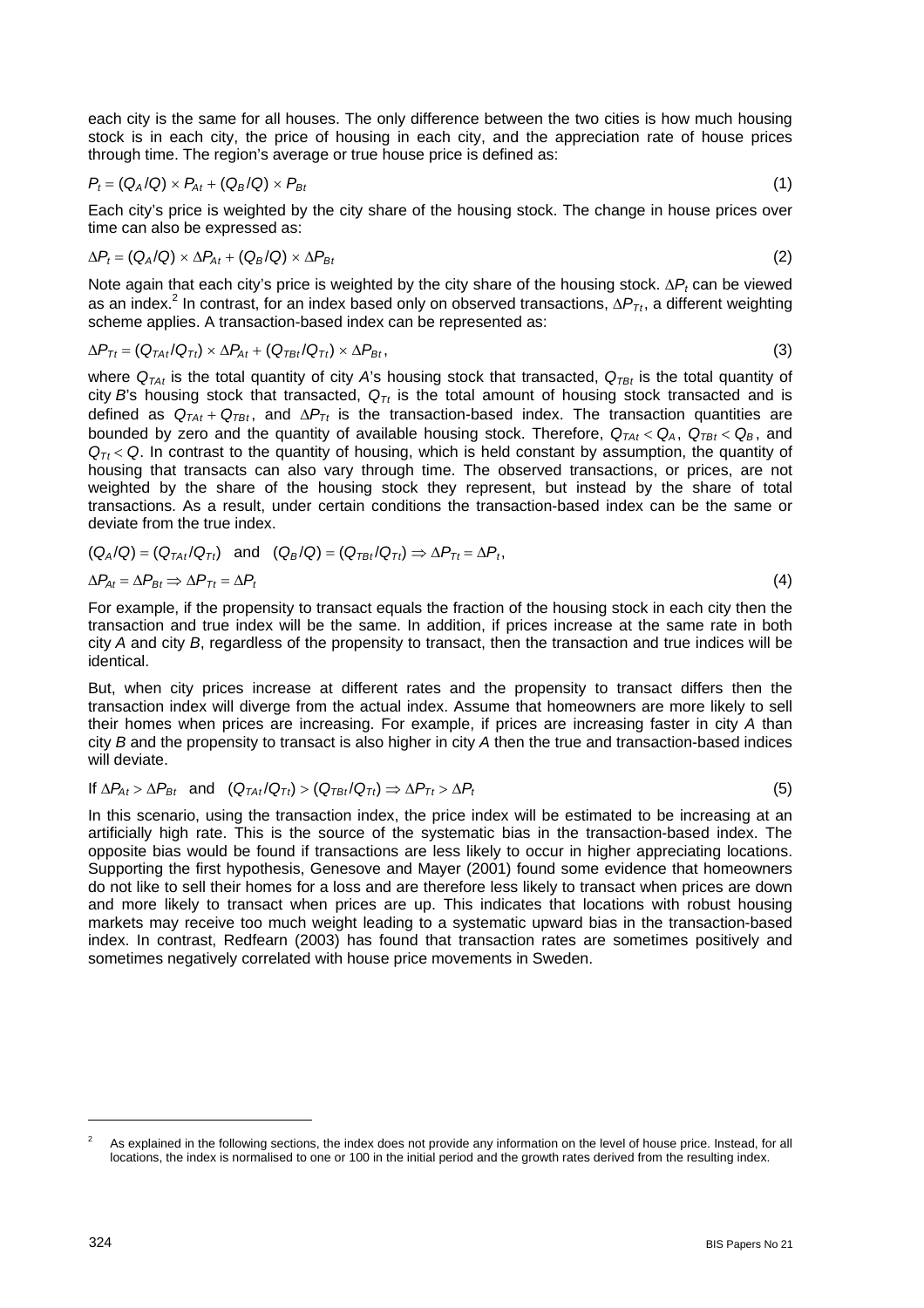### **Repeat sales models**

The following section introduces a repeat sales model of house price appreciation rates to examine empirically the impacts of any systematic bias caused by using transactions to estimate average appreciation rates. This section will initially explain the repeat sales approach, which is implicitly a transaction-based index, and then introduces a new weighting scheme based on housing units to approximate the "true" or population wide price index.

Repeat sales models attempt to hold quality constant by examining only properties with repeat transactions to estimate average appreciation rates for particular locations. In this paper we include estimates at the state level. This will help to introduce a variety of appreciation rates across different cities within a single state. The house price index preserves the intuitively simple interpretation of any index. For example, if the index is 100 in state *j* in 2000 and increases to 105 in state *j* in 2001, the average house price in state *j* increased by 5% over the period 2000-01. The basic procedure dates back to Bailey et al (1963) and has remained essentially the same for over 40 years as is evidenced by Dreiman and Pennington-Cross (2004). Following the approach utilised by Case and Shiller (1987) and later modified by Abraham and Schauman (1991). It is assumed that the natural logarithm of price, *Pit* , of an individual house *i* at time *t*, can be expressed in terms of a market price index β*t* and an individual house idiosyncratic deviation from the market index υ*<sup>t</sup>* .

$$
\ln(P_{it}) = \beta_t + \upsilon_t \tag{6}
$$

The market index is expected to be correct on average so that  $E(v_t) = 0$ . This specification allows us to express the percentage change in price for house *i* which transacts in time periods *s* and *t* as:

$$
\Delta V_i = \ln(P_{it}) - \ln(P_{is}) = \beta_t - \beta_s + \nu_t - \nu_s \tag{7}
$$

Using  $D_{i_{\tau}}$  a dummy variable that equals one if the price of house *i* was observed for a second time at time τ, −1 if the price of house *i* was observed for the first time at time τ, and zero otherwise the growth in house prices can be estimated by: $\frac{3}{5}$ 

$$
\Delta V_i = \sum \beta_{\tau} D_{i_{\tau}} + \varepsilon_i, \quad \text{where } \varepsilon_i = \nu_t - \nu_s \tag{8}
$$

Assuming  $E(\varepsilon_i) = E(\varepsilon_i) - E(\varepsilon_s) = 0$ , the parameters  $\beta_{\tau}$ ,  $\tau = 0, 1, 2, ..., T$  for the market index can be estimated by ordinary least squares (OLS) regression.<sup>4</sup> Abraham and Schauman (1991) introduced the concept that the variance of the house prices around this estimated mean appreciation rate is likely to increase the longer it is between transactions. Therefore, OLS is not an efficient estimator because we cannot assume that the variance of the error term is constant. The squared deviations of observed house prices from the market index are given by:

$$
\varepsilon_i^2 = \left(\Delta V_i - \sum \beta_\tau D_{i_\tau}\right)^2 \tag{9}
$$

It is assumed that the squared deviations of observed house price changes around  $\beta_{\tau}$  will provide us with an estimate for the variance of the error term. The estimated variance of the error term will change for each combination of *s* and *t*.

$$
E[\epsilon_i^2] = A(t-s)_i + B(t-s)_i^2 + C
$$
 (10)

The expected values, from the estimate parameters *A*, *B*, and *C* and *t* − *s*, of the squared deviations,  $E[\epsilon_i^2]$ , are used to derive the expected standard error,  $E(\epsilon e_i)$ , which is defined as the square root of  $E[\epsilon_i^2]$ . The expected errors are then used as the weights needed to obtain GLS estimates of the  $B_t$ parameters in the following regression:

$$
\Delta V_i / E[\varepsilon_i^2] = \sum \beta_{\tau} D_{i_{\tau}} / E[\varepsilon_i^2] + \varepsilon_i / E[\varepsilon_i^2]
$$
\n(11)

 $\overline{a}$ 

<sup>3</sup> Note that the time period τ, which indicates the time period for which the index is estimated, is different from *t*, which was used previously to denote the time period of the second transaction.

<sup>4</sup> It is necessary to restrict one of the market index parameters to avoid perfect co-linearity among the explanatory variables. It is convenient to use  $\beta_r = 0$ , where *r* is the base period of the reported index.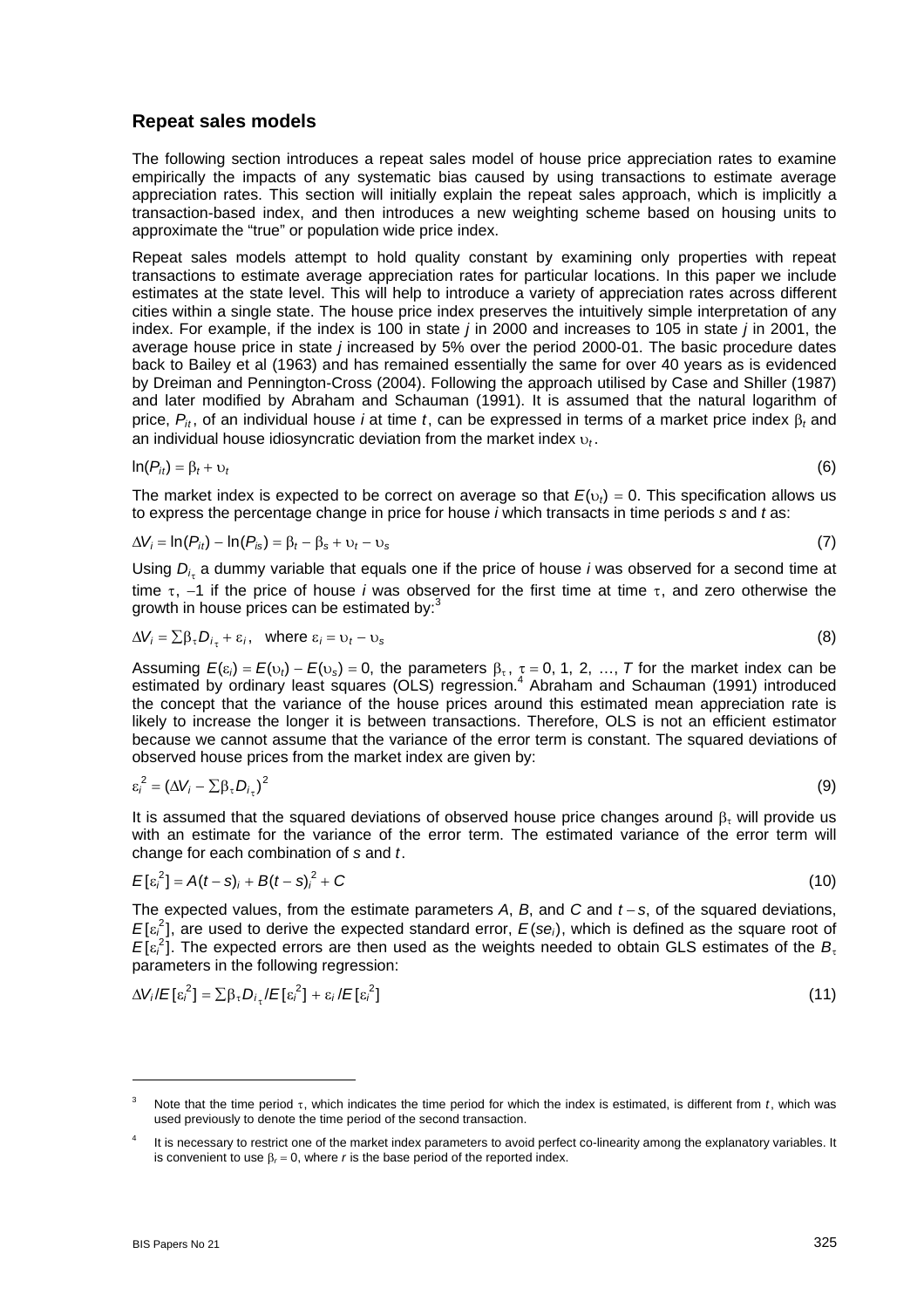This specification is estimated to derive house price indices. Index numbers for periods  $\tau = 1, 2, 3, ..., T$  are given by:

 $I_{\tau} = 100 e^{6\tau}$  (12)

where  $\beta_{\tau}^{*}$  are the GLS parameter estimates of the market index.<sup>5</sup> The market index is a transaction based index because it only includes properties that transacted. If there are 1,000 observed repeat transactions then there are 1,000 observations in the estimation data set. Each observation is implicitly weighted equally. As hypothesised in the previous section, the propensity for a house to transact may be positively correlated with increasing house prices. If this is true, then transactions in locations with rising house prices represent less housing stock than transactions in locations where house prices are not increasing as much or declining. Therefore, the implicit equal weighting used to estimate the transaction-based market index is inaccurate and would bias the estimates from the true appreciation rate.

To create a housing-stock based or true market index, each observed change in house price (from the repeated observations) is weighted by the fraction of the housing stock in the neighbourhood. In this paper, the index estimated is at the state level and census tracts define the neighbourhoods. The US Census Bureau reports housing units in each tract in census years from www.census.gov, for download by county. The weights are defined using the 1990 and 2000 census tract housing units data. Because the transactions can span a considerable time period a decision rule is developed to assign the correct weight: (1) If both transaction are prior to 1991 then the 1990 census weights are used, (2) If both transactions are after 2000 the 2000 census weights are used, (3) If one of the transactions occurred during the years 1991 through 1999, then the median year of the period in which the loan was alive is used. The median year is used to identify the weight to be used from a straight-line spline of the 1990 and 2000 weights.

# **Results**

Table 1 provides a graphical representation of the estimated annual appreciation rate for house prices for six representative states (California, Massachusetts, Maryland, Missouri, Nevada, and Ohio). The six states include locations where house prices have experienced large cycles (California and Massachusetts), locations where prices have been fairly stable through time (Ohio and Missouri), and a smaller state with a dominant and growing metropolitan area (Nevada). Some states such as Nevada or Missouri are dominated by one or two cities. In contrast, California includes a wide variety of cities with vastly different types of economies ranging from agricultural economies to high tech and financial economies. This heterogeneity should help to create deviations in house price appreciation rates and deviations in the propensity to transact. These are the conditions identified as ingredients that should make the transaction-based index deviate from the true index.

In contrast to the theory, the results provide very little evidence of any aggregation bias associated with the transaction based sample. For instance, in California there is almost no discernable difference between the index using transaction weights and the one using housing stock weights. Recall that one plausible hypothesis was that the propensity to transact should increase the more house prices are rising in a particular location. This should help to create a divergence of the transaction-based index and the housing stock based index if the propensity to transact is procyclical. But, in California there is almost no difference between the two indices, proving little support for the theory.

The same is true in Massachusetts, another location that has experienced a large run-up in house prices during the mid-1980s, price deflation and stagnation from 1988 through 1993 and modest inflation until the end of the time period. Again in this scenario, assuming heterogeneity in transaction propensities the indices should diverge. Instead, the transaction and housing stock indices are almost identical.

<sup>5</sup> If the restriction  $\beta_1 = 0$  is imposed in estimation, then  $I_1 = 100$ .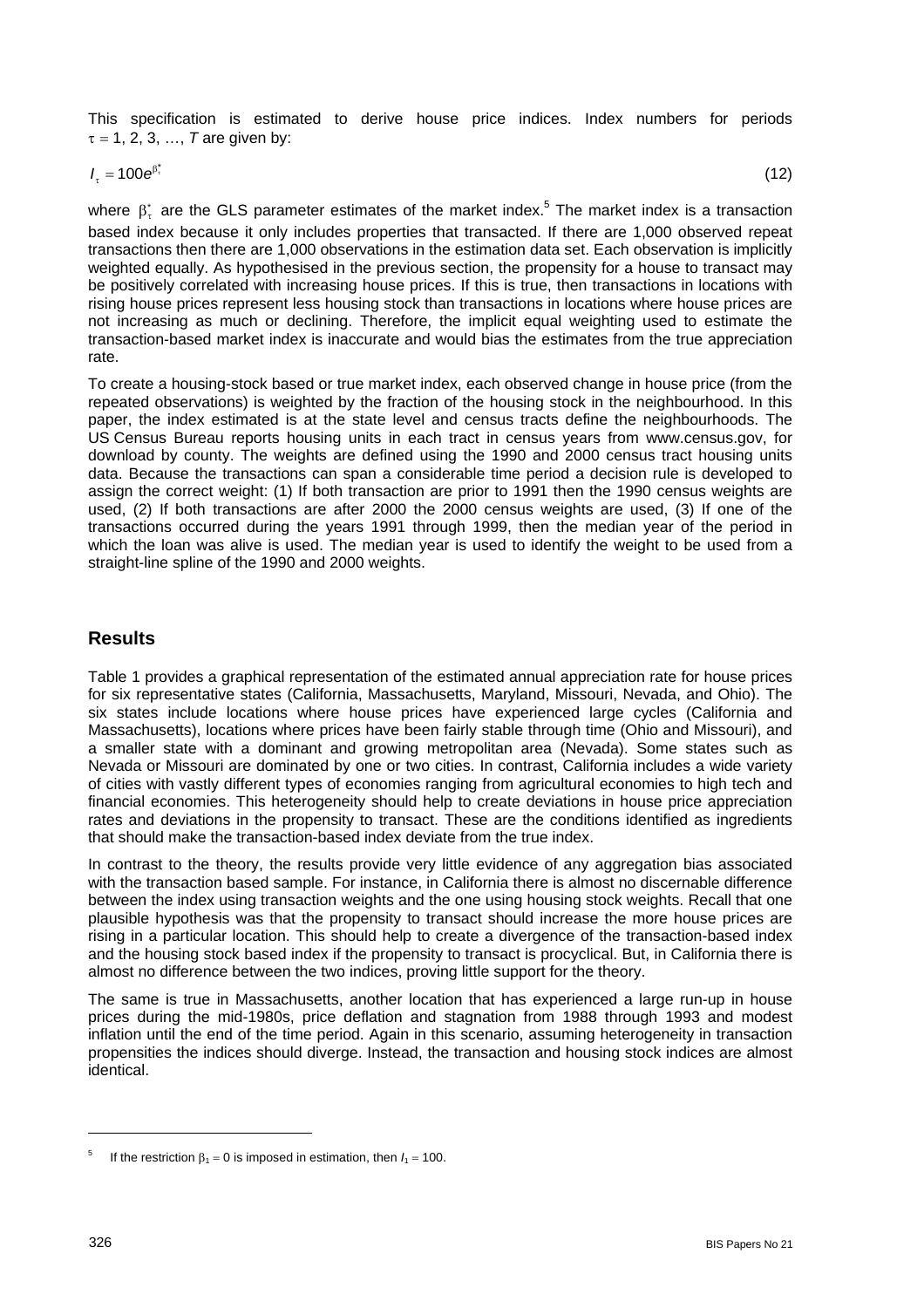The state of Maryland is substantially smaller, but is dominated by Washington DC suburban neighbourhoods and Baltimore. Again, there is almost no difference between the transaction and the housing stock based indices.

Ohio also experienced the run-up in house prices from 1985 through 1987, but the magnitude of the increases was much smaller than for Maryland, Massachusetts or California. In, contrast though, Ohio has not experienced any declining prices, but has roughly held at a 3% appreciation rate from 1990 through the end of 2000. Despite these different housing market experience the two indices are, again, almost identical.

In the two remaining states (Nevada and Missouri) the transaction and housing stock indices do diverge. In both states the peak of the run-up in house prices is over-stated in the transaction index. This is apparent in Nevada during in 1988 and 1989 and in Missouri 1986 as well as in 2000 for both states. Nevada is a unique state because the rapid growth of Las Vegas throughout the 1990s and the relative abundance of developable land in the desert. In contrast, Missouri's housing market is dominated by St Louis, which is a city that has experienced a steady decline in population. But the area still includes some major employers such as a several large mortgage corporations. The deviations are much larger in Nevada and are especially apparent from 1992 through 1994 when house price growth was moderating after larger increases in the late 1980s. In fact, the housing stock index smoothes the transaction index. The results in Nevada are not consistent with a procyclical propensity to transact theory. Instead they indicate that in Nevada the propensity to transact was higher in locations with faster increasing prices during the price run-up in the late 1980s. But during the price decline/stagnation of the early 1990s the propensity to transact was higher in neighbourhoods experiencing the worst declines in prices.

In summary, there is no consistent evidence supporting the need for focus on housing stock rather than transactions when creating a repeat sales house price index or the existence of a procyclical propensity to transact across cities.

#### **Home owner negative equity**

For an individual home, *i*, the probability of negative equity,  $\pi$ , can be calculated as follows:

$$
\pi_{\tau,t-s} = \Theta((\log \text{upp}_{t-s} - \log P_t)/ (E(se_{t-s})) \tag{12}
$$

where  $\pi_{r,t-s}$  is the probability that the property is worth less than the mortgage and depends on the  $\tau$ , the current time period, as well as how long it has been since the last transaction (*t* −*s*), upb*t*–*s* is the unpaid balance on the mortgage and depends on how long the borrower has been paying the mortgage, *P*τ is the value or price of the home, *E*(*sei*) is the expected or estimated standard error from equation (10), and Θ is the cumulative normal density function (see Pennington-Cross (2004), Deng (1997), Deng et al (1994)).  $6$  Assume that the mortgage interest rate is fixed at 8% for the life of the loan, the term is fixed at 30 years, the home initial value is 100 dollars, and a 10 dollar down payment was made. In addition, the borrower is assumed to make all payments on time so that the unpaid balance is reduced on schedule through the 30 years. Lastly, to isolate the impact of new price index estimate from the impact of the standard error estimates assume that prices in all states are constant

Using these assumptions Figure 2 shows the difference between the transactions estimated  $\pi$  and the housing stock based  $\pi$ . For instance, if the transaction  $\pi = 7\%$  and the housing stock  $\pi = 8\%$  the percent deviation is 1%. For all states, except Nevada, the deviations reported for the first five years of the mortgages life is always negative and always less than 1%. In Nevada the deviations are positive and can exceed 3%. Therefore, while the dispersion of house prices around the mean is usually larger using the transaction index, the dispersion estimates are very similar in terms of overall magnitude. This leads to a slight overestimate of the probability that the borrower has negative equity. Again, in Nevada the results are the opposite.

at 100.

<sup>6</sup> The expected variance is time varying as defined by the parameter estimates of *A*, *B*, *C* and the time between transactions  $(t - s)$ .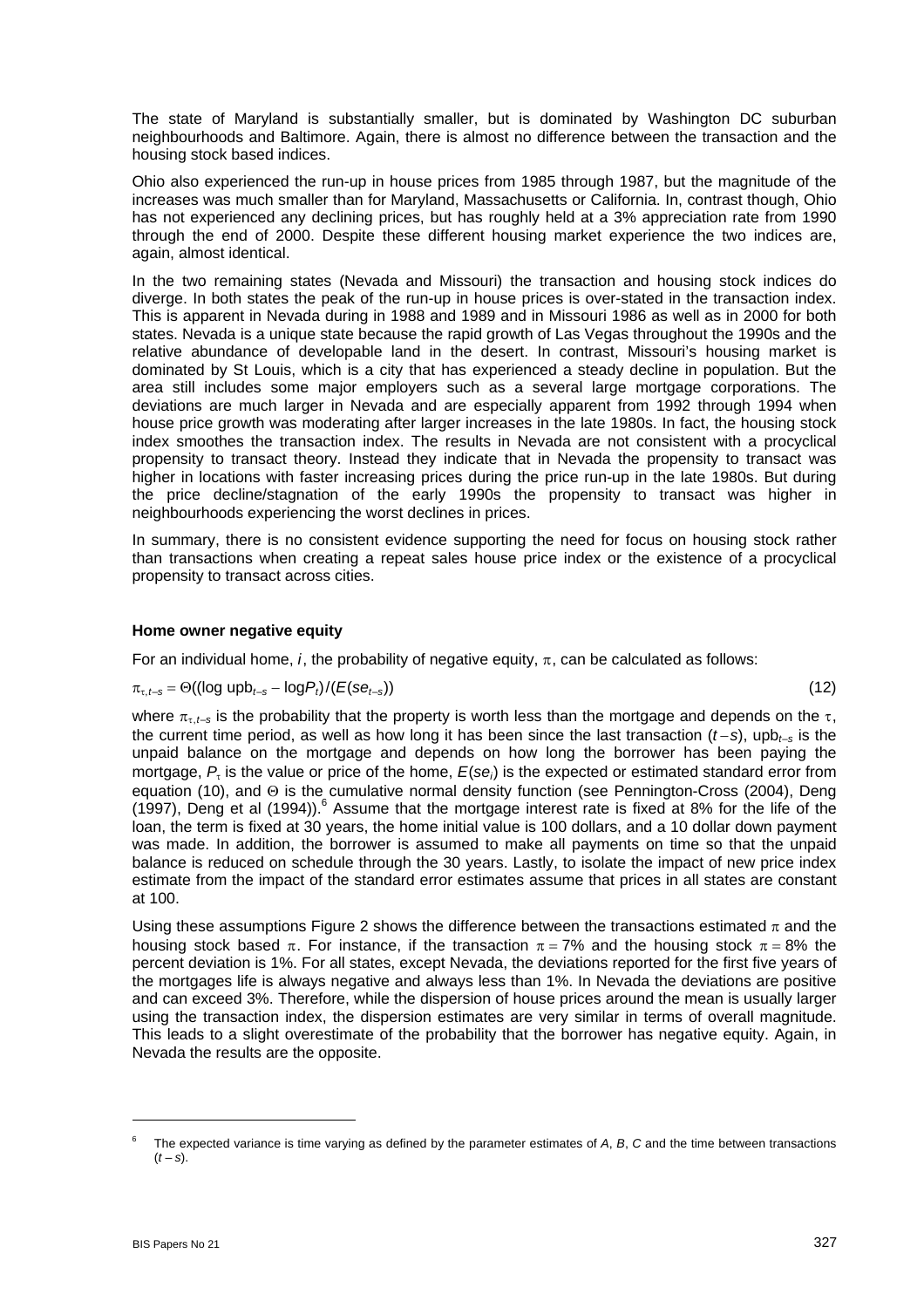# **Conclusion**

The construction of any price index must rely on actual transactions to create the index. By construction the index is an aggregate representation of individual prices. This aggregation contains a variety of property types and neighbourhood types. It is unlikely that all neighbourhoods experience the same appreciation rates or the same propensity to transact. As a result of this heterogeneity the construction of a transaction-based index may suffer from asymmetric appreciation and selection issues, which could bias the house price index.

This paper examines whether any consistent bias can be found in the creation of a repeat sales price index at the state level. This is done by comparing a transaction-based index with a housing-stockbased index. The housing-stock-based index weights each observed repeat transaction by the amount of housing it represents. Therefore, the aggregate or regional index should reflect the true appreciation of house prices. But, the empirical results do not indicate any substantial revisions in the index nor do the results show any large differences on the dispersion of individual house prices around the mean appreciation rate. In particular, in large states and in states that have experienced strong housing cycles almost no discernable difference between the two indices is apparent.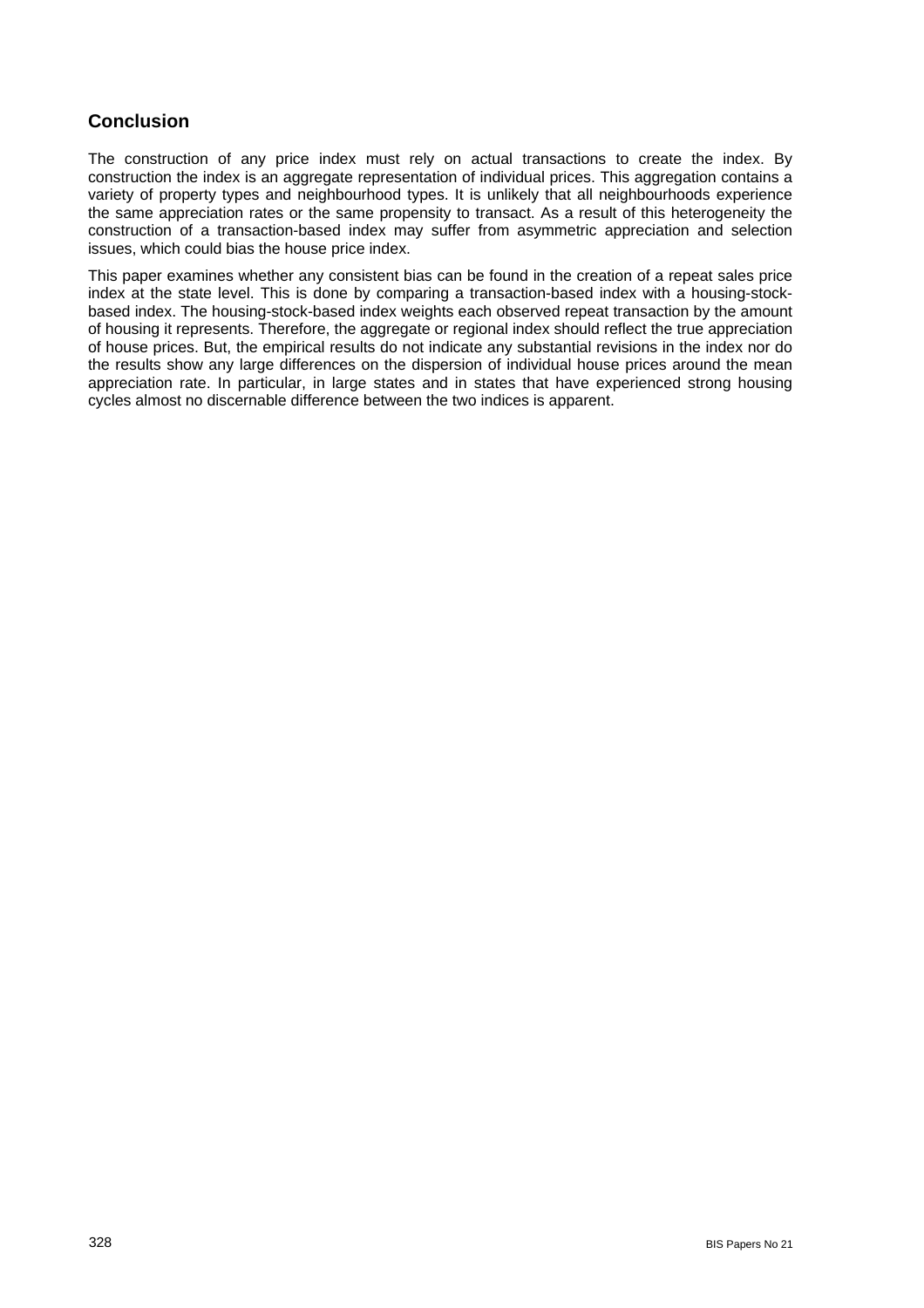### Figure 1

### **Index comparisons**



**Massachusetts Annual Percent Change**

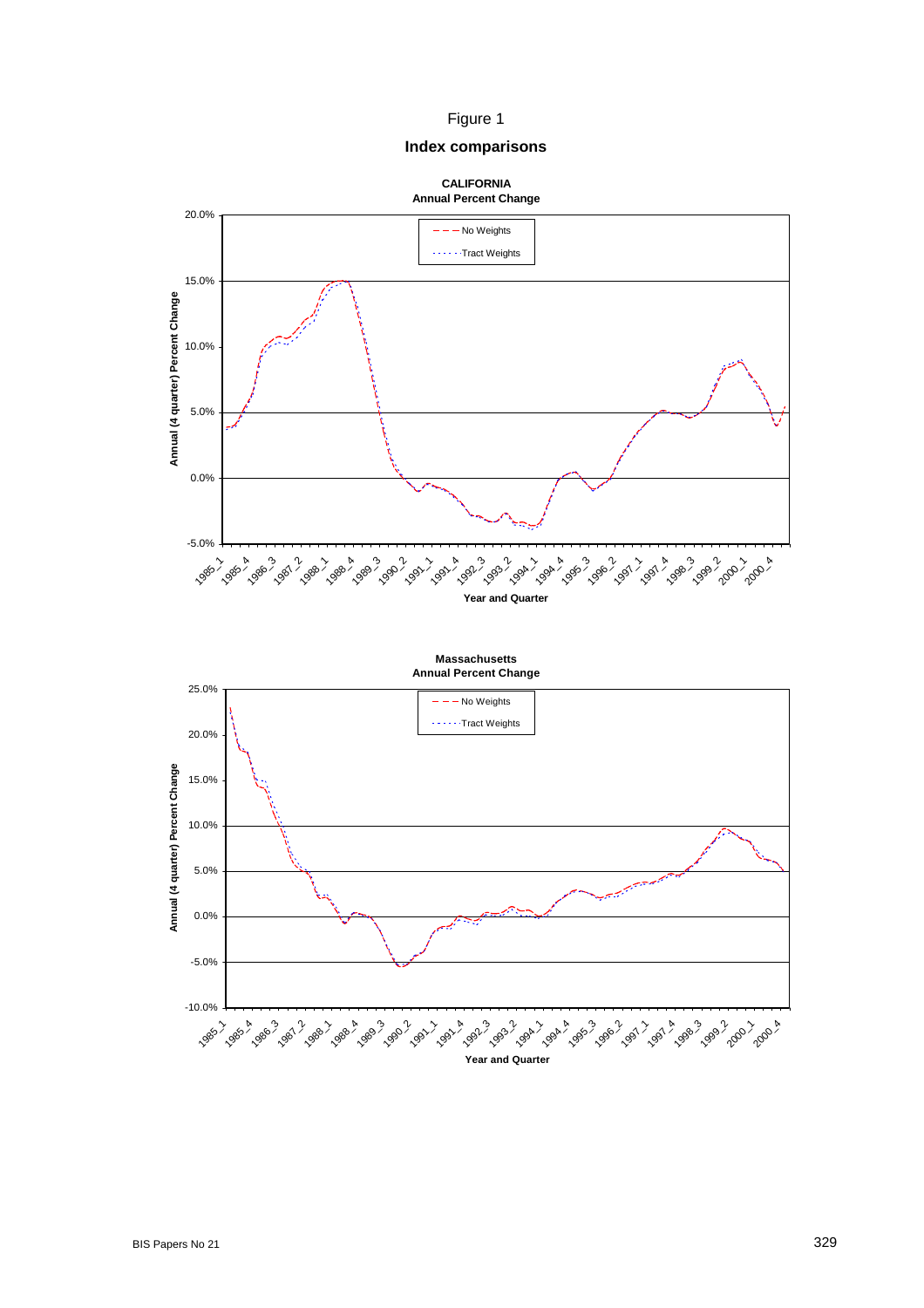



**Year and Quarter**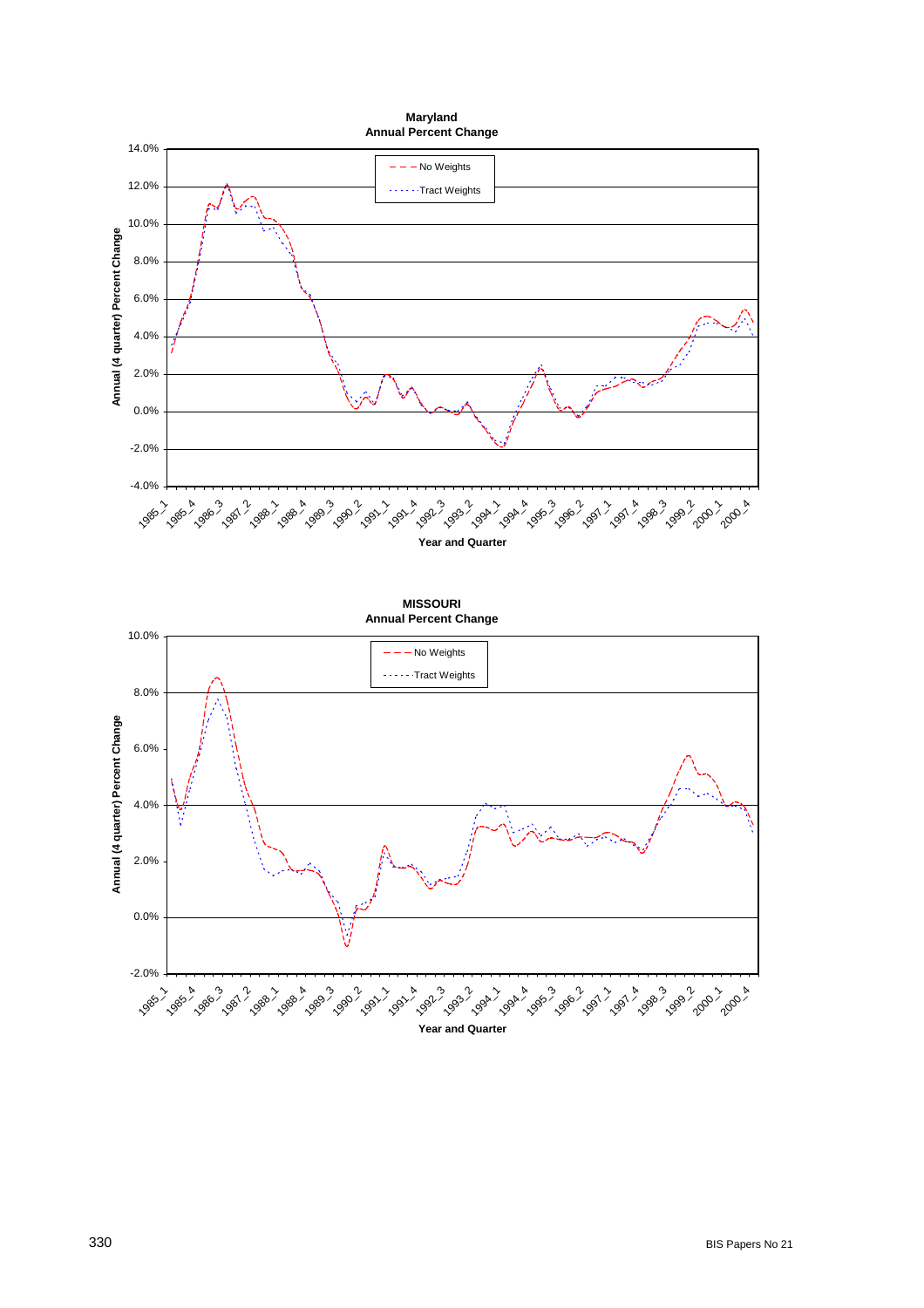

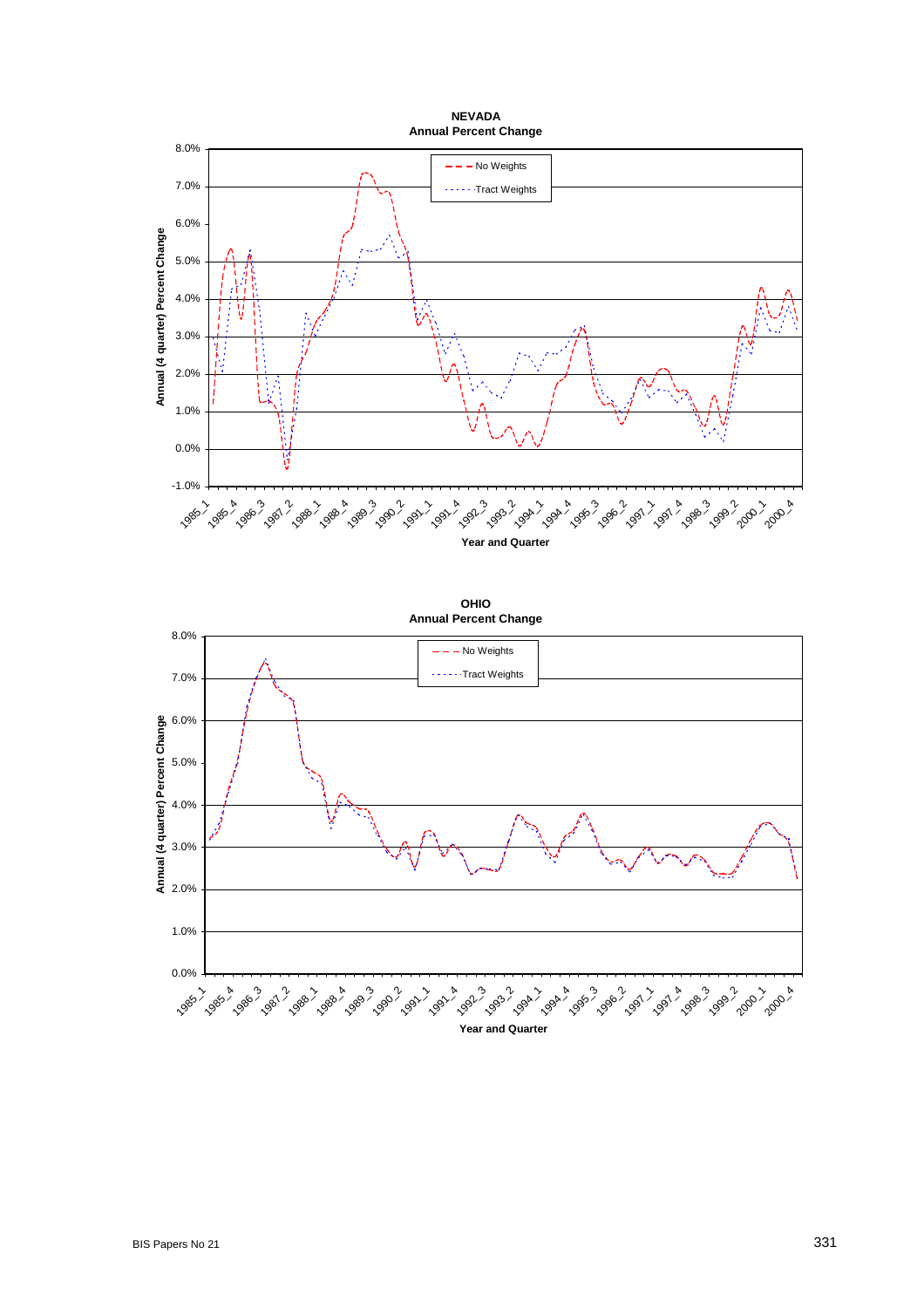# Figure 2

## **PNEQ deviations**



Massachusetts - percent deviation from unweighted PNEQ, no house price growth

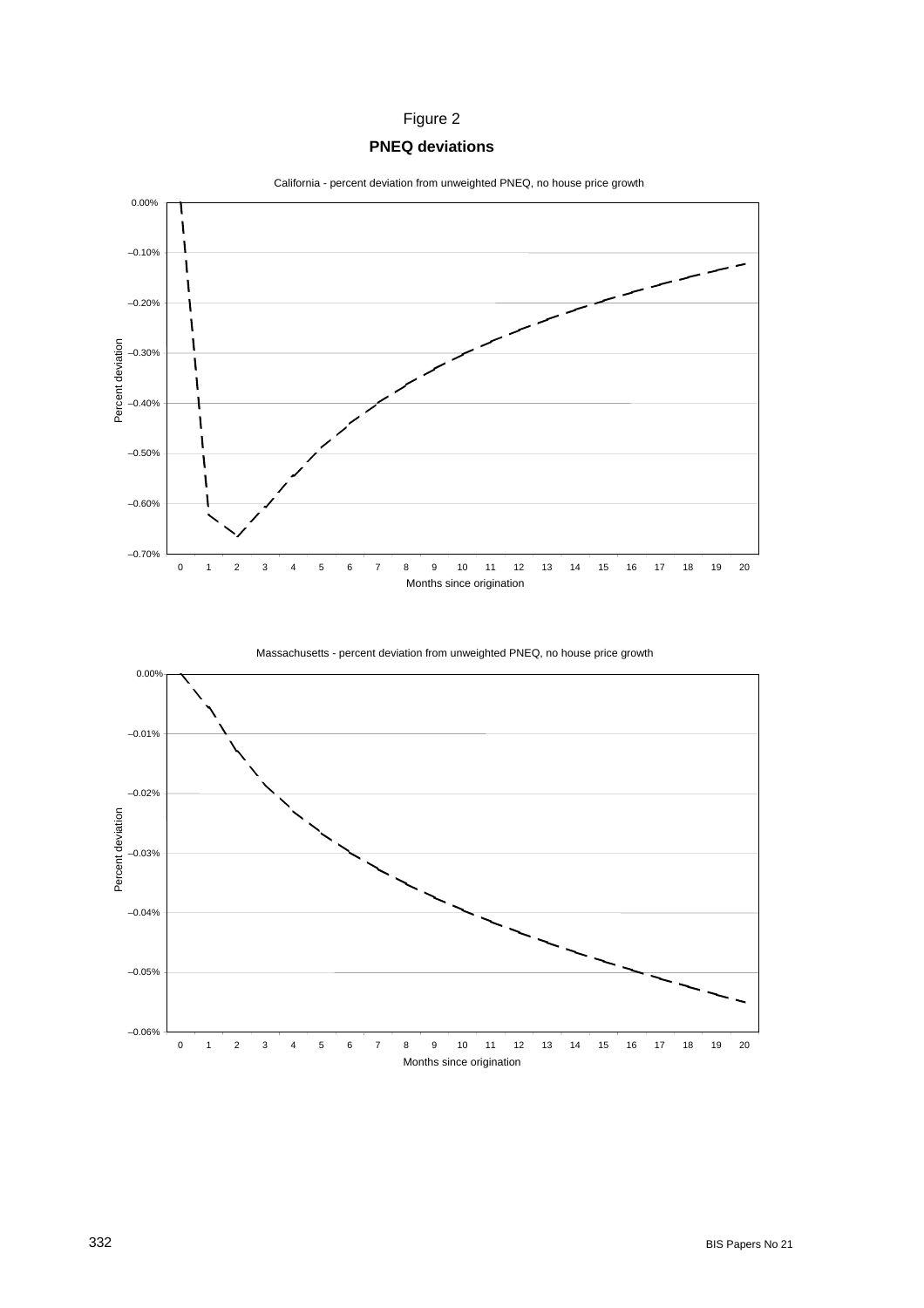





Missouri - percent deviation from unweighted PNEQ, no house price growth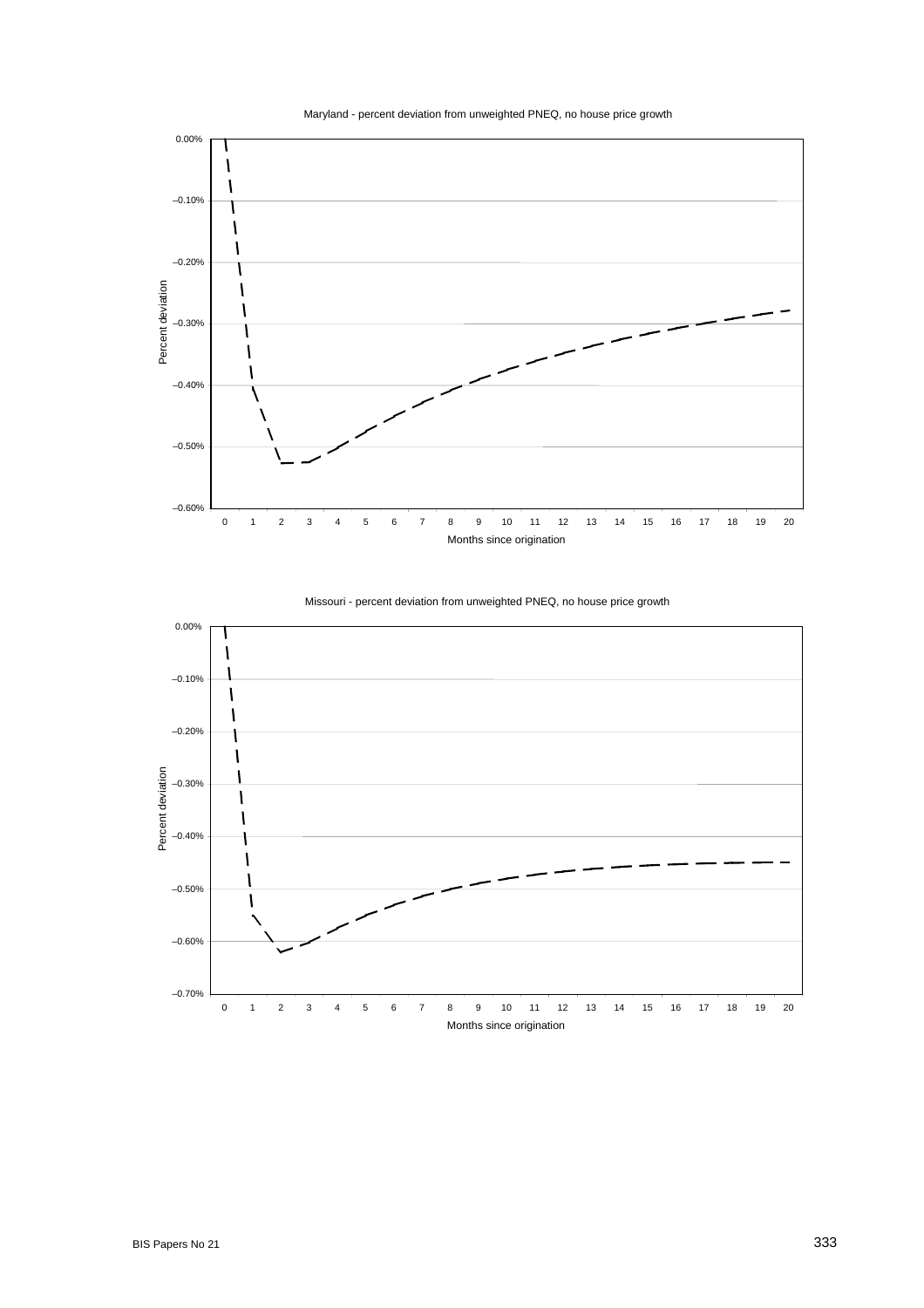